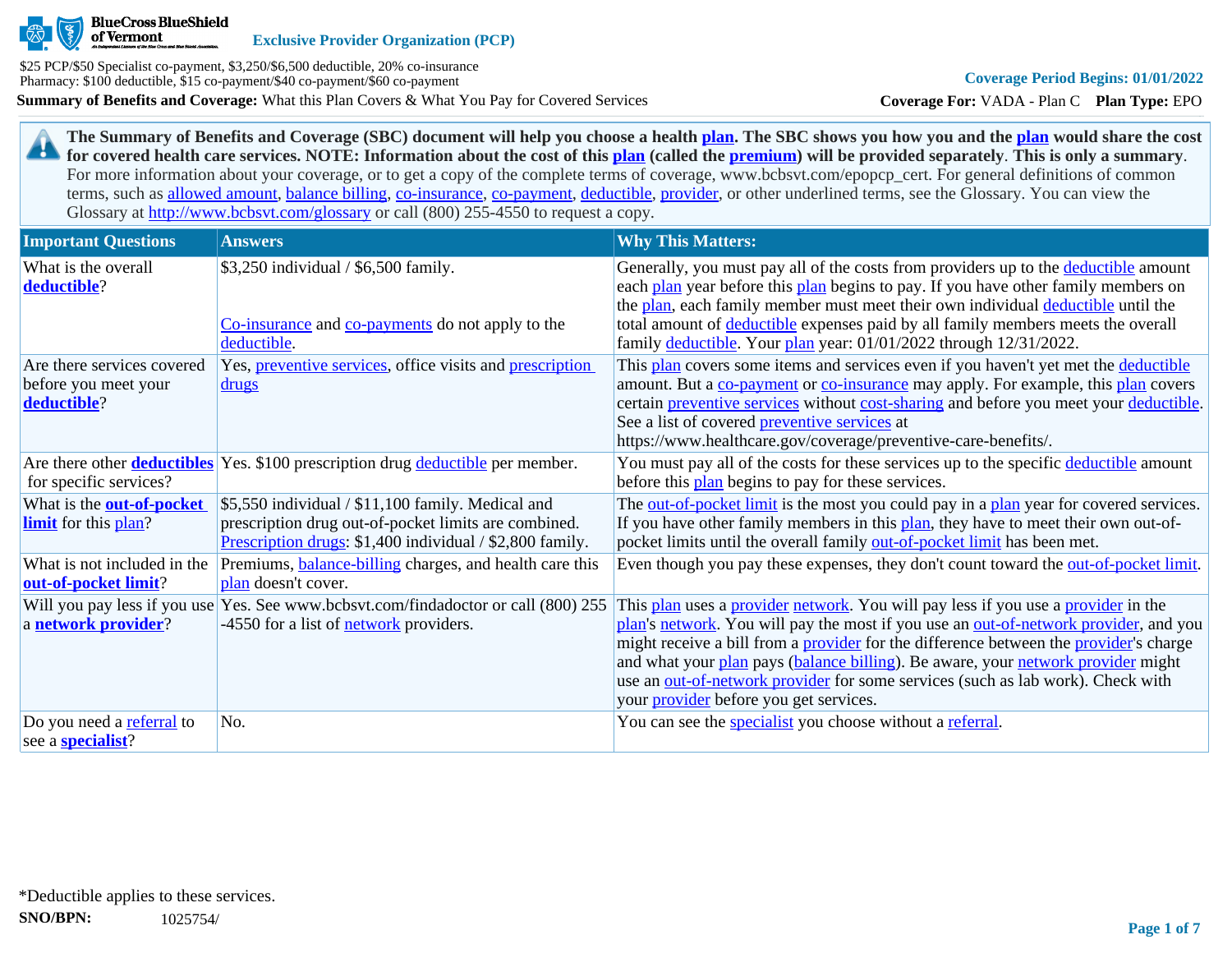

**Coverage For:** VADA - Plan C **Plan Type:** EPO

All [co-payment](https://www.healthcare.gov/sbc-glossary/#copayment) and [co-insurance](https://www.healthcare.gov/sbc-glossary/#coinsurance) costs shown in this chart are after your [deductible](https://www.healthcare.gov/sbc-glossary/#deductible) has been met, if a [deductible](https://www.healthcare.gov/sbc-glossary/#deductible) applies. 44

| <b>Common</b><br><b>Medical Event</b>                     | <b>Services You May Need</b>                        | <b>Network Provider</b><br>(You will pay the least)                                                                                                                    | <b>Out-of-Network Provider</b><br>(You will pay the most) | <b>Limitations, Exceptions &amp; Other</b><br><b>Important Information</b>                                                                                                                                                                                                                                          |  |
|-----------------------------------------------------------|-----------------------------------------------------|------------------------------------------------------------------------------------------------------------------------------------------------------------------------|-----------------------------------------------------------|---------------------------------------------------------------------------------------------------------------------------------------------------------------------------------------------------------------------------------------------------------------------------------------------------------------------|--|
|                                                           | Primary care visit to treat an<br>injury or illness | \$25 co-payment per visit for<br>primary care physician and<br>mental health / substance<br>abuse                                                                      | Not covered                                               | Some services require <i>prior approval</i> . For<br>clarification on mental health services visit<br>www.bcbsvt.com/mental-health-primary-care.                                                                                                                                                                    |  |
|                                                           | Specialist visit                                    | \$50 co-payment per visit                                                                                                                                              | Not covered                                               | Some services require prior approval.                                                                                                                                                                                                                                                                               |  |
| If you visit a health care<br>provider's office or clinic | Other practitioner office visit                     | \$50 co-payment per visit for<br>chiropractic care and<br>nutritional counseling; 20%<br>co-insurance* for outpatient<br>physical, speech, and<br>occupational therapy | Not covered                                               | Some services require prior approval.<br>Outpatient physical, speech and occupational<br>therapy benefits are covered up to 30 visits<br>combined. Nutritional counseling benefits are<br>covered up to 3 visits. There is no limit on the<br>number of nutritional counseling visits for<br>treatment of diabetes. |  |
|                                                           | Preventive care/Screening/<br>Immunization          | No charge                                                                                                                                                              | Not covered                                               | You may have to pay for services that aren't<br>preventive. Ask your <b>provider</b> if the services<br>needed are preventive. Then check what your<br>plan will pay for. For clarification on<br>preventive services visit<br>www.bcbsvt.com/preventive.                                                           |  |
|                                                           | Diagnostic test (x-ray, blood<br>work)              | 20% co-insurance <sup>*</sup> for office-Not covered<br>based and outpatient hospital                                                                                  |                                                           | Some services require prior approval.                                                                                                                                                                                                                                                                               |  |
| If you have a test                                        | Imaging (CT/PET scans, MRIs)                        | 20% co-insurance*                                                                                                                                                      | Not covered                                               | Most services require <i>prior approval</i> .                                                                                                                                                                                                                                                                       |  |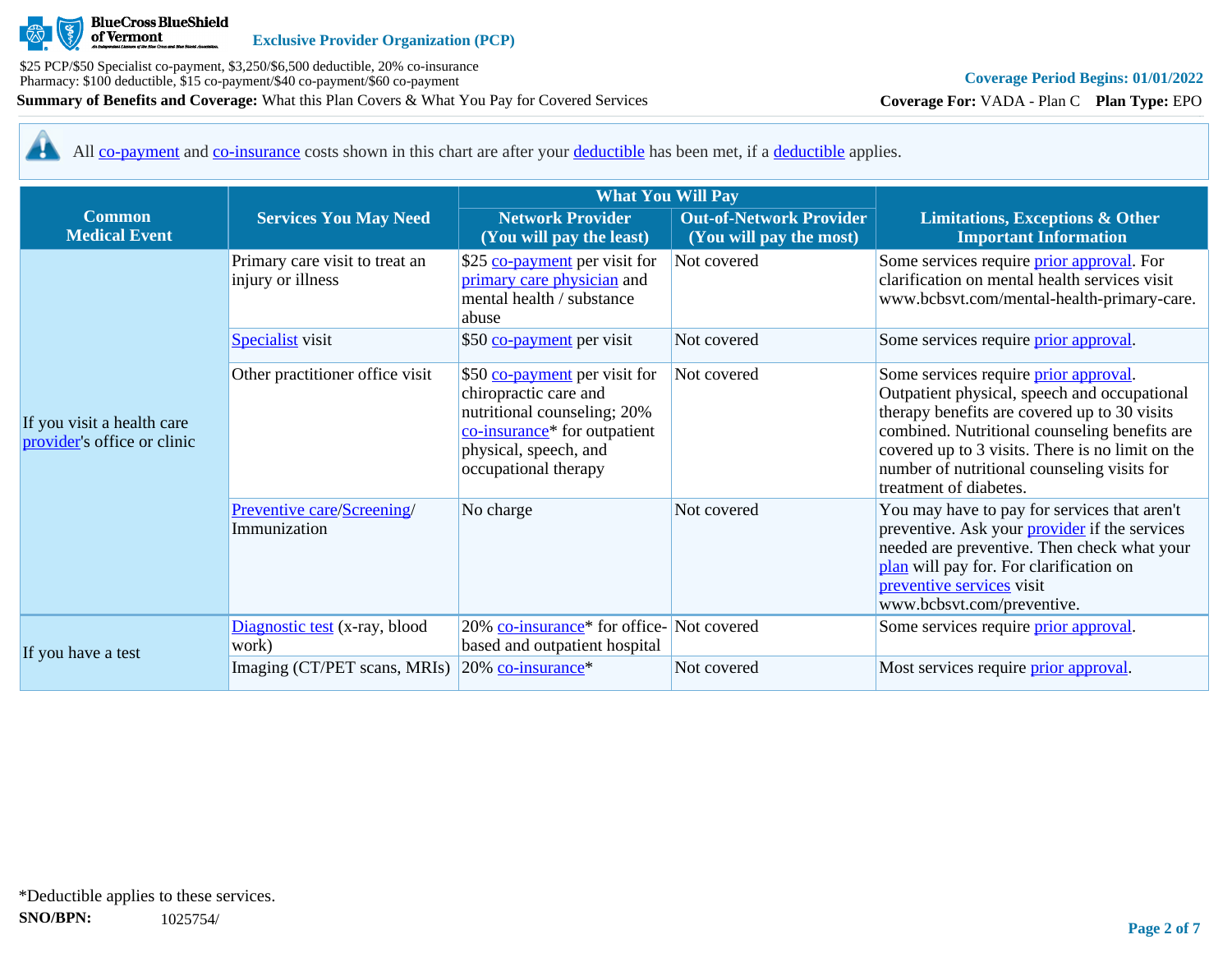

# **Coverage Period Begins: 01/01/2022**

**Coverage For:** VADA - Plan C **Plan Type:** EPO

|                                                                                                               |                                                                  | <b>What You Will Pay</b>                                                                      |                                                           |                                                                                                            |
|---------------------------------------------------------------------------------------------------------------|------------------------------------------------------------------|-----------------------------------------------------------------------------------------------|-----------------------------------------------------------|------------------------------------------------------------------------------------------------------------|
| <b>Common</b><br><b>Medical Event</b>                                                                         | <b>Services You May Need</b>                                     | <b>Network Provider</b><br>(You will pay the least)                                           | <b>Out-of-Network Provider</b><br>(You will pay the most) | <b>Limitations, Exceptions &amp; Other</b><br><b>Important Information</b>                                 |
| If you need drugs to treat                                                                                    | Generic drugs                                                    | \$100 deductible, then \$15 co- Not covered<br>payment                                        |                                                           | Covers up to a 30-day supply for most<br>prescription drugs. Some prescriptions require<br>prior approval. |
| your illness or condition.<br>More information about<br>prescription drug coverage is                         | Preferred brand drugs                                            | \$100 <u>deductible</u> , then \$40 co- Not covered<br>payment                                |                                                           | Covers up to a 30-day supply for most<br>prescription drugs. Some prescriptions require<br>prior approval  |
| at www.bcbsvt.com/rxcenter. Non-preferred brand drugs<br>This plan follows the<br><b>National Performance</b> |                                                                  | \$100 deductible, then \$60 $\frac{\text{co}}{\text{Co}}$ Not covered<br>payment              |                                                           | Covers up to a 30-day supply for most<br>prescription drugs. Some prescriptions require<br>prior approval. |
| Formulary (NPF).                                                                                              | Wellness drugs                                                   | Wellness prescription drugs<br>process the same as any other<br>prescription.                 | Not covered                                               | Covers up to a 30-day supply for most<br>prescription drugs. Some prescriptions require<br>prior approval. |
| If you have outpatient<br>surgery                                                                             | Facility fee (e.g., ambulatory<br>surgery center)                | 20% co-insurance*                                                                             | Not covered                                               | Some services require <i>prior</i> approval.                                                               |
|                                                                                                               | Physician/surgeon fees                                           | 20% co-insurance*                                                                             | Not covered                                               | Some services require <i>prior</i> approval.                                                               |
| If you need immediate                                                                                         | <b>Emergency room care</b>                                       | 20% co-insurance* for<br>facility and <i>physician services</i> facility and <i>physician</i> | 20% co-insurance <sup>*</sup> for<br>services             | Must meet emergency criteria.                                                                              |
| medical attention                                                                                             | <b>Emergency medical</b><br>transportation                       | 20% co-insurance*                                                                             | 20% co-insurance*                                         | Must meet emergency criteria.                                                                              |
|                                                                                                               | <b>Urgent</b> care                                               | \$50 co-payment per visit                                                                     | \$50 co-payment per visit                                 | Applies to <b>urgent care</b> facilities.                                                                  |
| If you have a hospital stay                                                                                   | Facility fee (e.g., hospital room) 20% co-insurance <sup>*</sup> |                                                                                               | Not covered                                               | Out-of-state inpatient care requires prior<br>approval.                                                    |
|                                                                                                               | Physician/surgeon fees                                           | 20% co-insurance*                                                                             | Not covered                                               | Some services require prior approval.                                                                      |
| If you need mental health,                                                                                    | <b>Outpatient services</b>                                       | 20% co-insurance*                                                                             | Not covered                                               | Some services require <i>prior approval</i> .                                                              |
| behavioral health, or<br>substance abuse services                                                             | Inpatient services                                               | 20% co-insurance*                                                                             | Not covered                                               | Includes facility and physician fees. Requires<br>prior approval.                                          |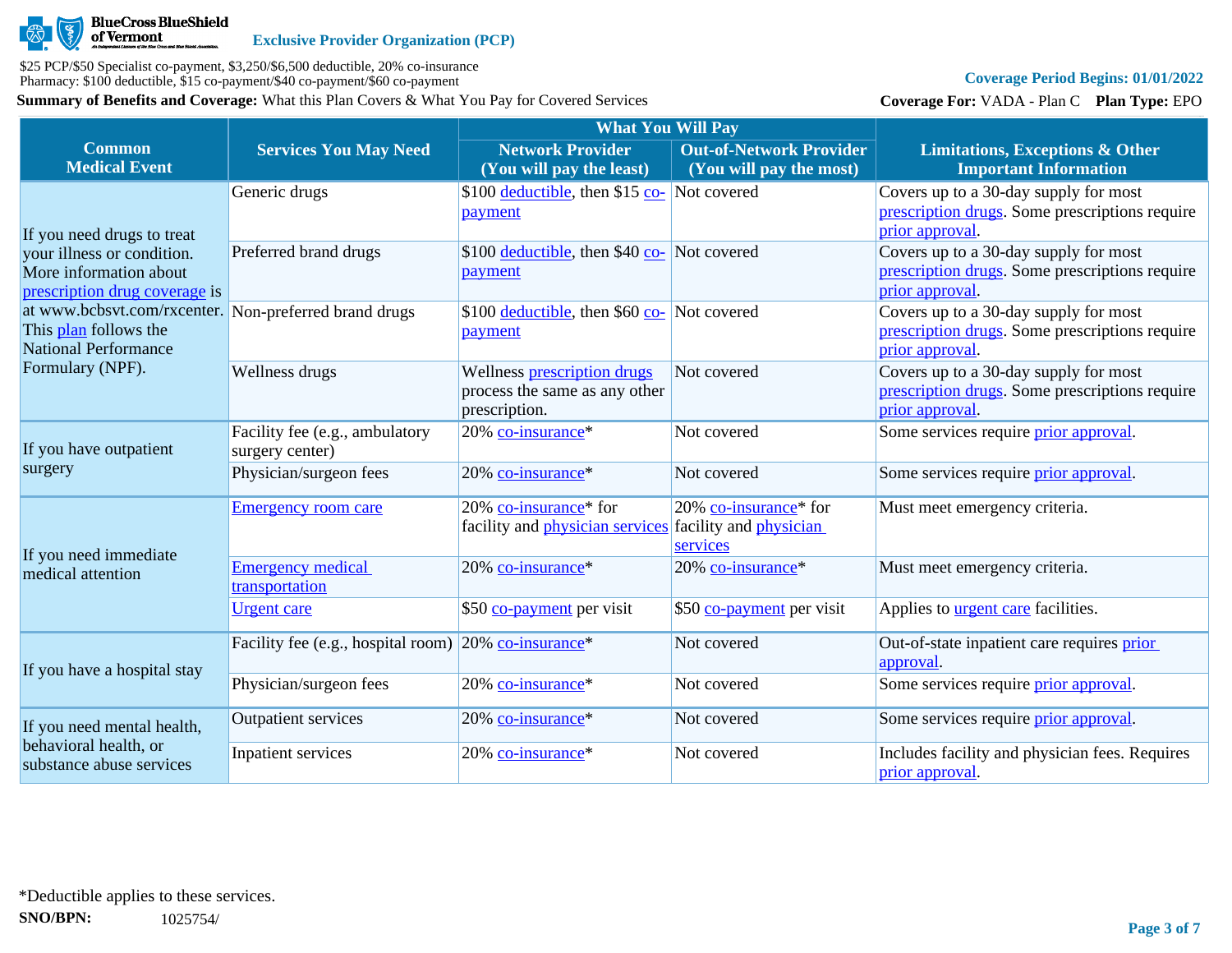

# **Coverage Period Begins: 01/01/2022**

**Coverage For:** VADA - Plan C **Plan Type:** EPO

|                                                                      |                                                                |                                                                                               | <b>What You Will Pay</b>                                  |                                                                                                                                                                                                                                                                                                                         |  |  |  |
|----------------------------------------------------------------------|----------------------------------------------------------------|-----------------------------------------------------------------------------------------------|-----------------------------------------------------------|-------------------------------------------------------------------------------------------------------------------------------------------------------------------------------------------------------------------------------------------------------------------------------------------------------------------------|--|--|--|
| <b>Common</b><br><b>Medical Event</b>                                | <b>Services You May Need</b>                                   | <b>Network Provider</b><br>(You will pay the least)                                           | <b>Out-of-Network Provider</b><br>(You will pay the most) | <b>Limitations, Exceptions &amp; Other</b><br><b>Important Information</b>                                                                                                                                                                                                                                              |  |  |  |
| If you are pregnant                                                  | <b>Office Visits</b>                                           | 20% co-insurance*                                                                             | Not covered                                               | Cost sharing does not apply for preventive<br>services. Depending on the type of services, a<br>co-payment, co-insurance, or deductible may<br>apply. Maternity care may include tests and<br>services described elsewhere in the SBC (i.e.<br>ultrasound.). For a list of services visit<br>www.bcbsvt.com/preventive. |  |  |  |
|                                                                      | Childbirth/delivery professional 20% co-insurance*<br>services |                                                                                               | Not covered                                               | Out-of-state inpatient care requires prior<br>approval.                                                                                                                                                                                                                                                                 |  |  |  |
|                                                                      | Childbirth/delivery facility<br>services                       | $20\%$ co-insurance <sup>*</sup>                                                              | Not covered                                               | Out-of-state inpatient care requires prior<br>approval.                                                                                                                                                                                                                                                                 |  |  |  |
| If you need help recovering<br>or have other special health<br>needs | Home health care                                               | 20% co-insurance*                                                                             | Not covered                                               | Home infusion therapy requires <b>prior approval</b> .<br>Outpatient physical, speech and occupational<br>therapy benefits are covered up to 30 visits<br>combined.                                                                                                                                                     |  |  |  |
|                                                                      | <b>Rehabilitation services</b>                                 | 20% co-insurance <sup>*</sup> inpatient;<br>cardiac / pulmonary services<br>20% co-insurance* | Not covered                                               | Inpatient rehabilitation services require prior<br>approval.                                                                                                                                                                                                                                                            |  |  |  |
|                                                                      | <b>Habilitation services</b>                                   | 20% co-insurance* for<br>inpatient services                                                   | Not covered                                               | Requires <i>prior approval</i> . Outpatient physical,<br>speech and occupational therapy benefits are<br>covered up to 30 visits combined.                                                                                                                                                                              |  |  |  |
|                                                                      | <b>Skilled nursing care (facility)</b>                         | 20% co-insurance*                                                                             | Not covered                                               | Requires prior approval.                                                                                                                                                                                                                                                                                                |  |  |  |
|                                                                      | Durable medical equipment<br>(including supplies)              | $20\%$ co-insurance <sup>*</sup>                                                              | Not covered                                               | May require <i>prior</i> approval.                                                                                                                                                                                                                                                                                      |  |  |  |
|                                                                      | Hospice                                                        | 20% co-insurance*                                                                             | Not covered                                               | None                                                                                                                                                                                                                                                                                                                    |  |  |  |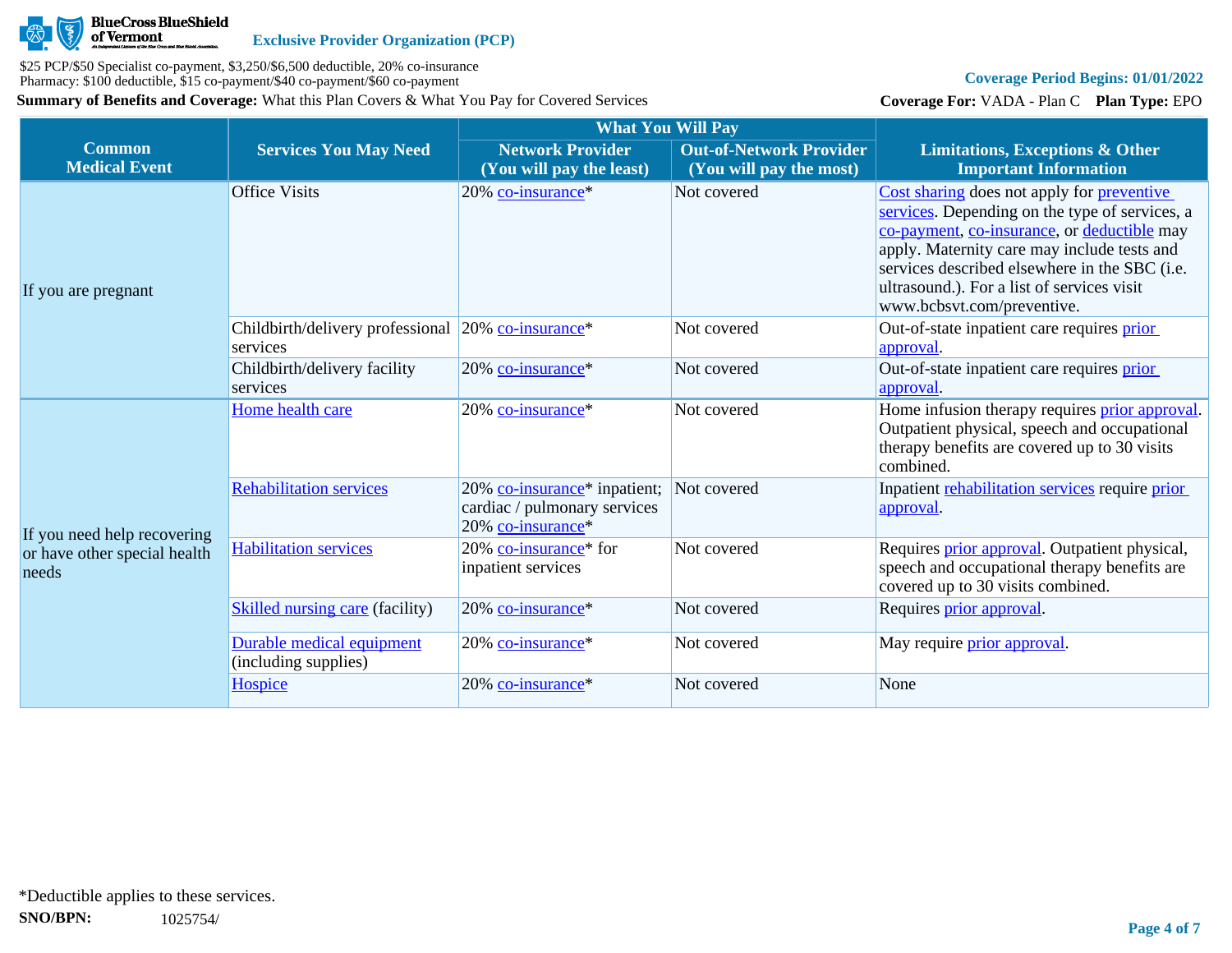

# **Coverage Period Begins: 01/01/2022**

**Coverage For:** VADA - Plan C **Plan Type:** EPO

|                                           |                              | <b>What You Will Pay</b>                                                                                                          |                                                           |                                                                                                                                                                |
|-------------------------------------------|------------------------------|-----------------------------------------------------------------------------------------------------------------------------------|-----------------------------------------------------------|----------------------------------------------------------------------------------------------------------------------------------------------------------------|
| <b>Common</b><br><b>Medical Event</b>     | <b>Services You May Need</b> | <b>Network Provider</b><br>(You will pay the least)                                                                               | <b>Out-of-Network Provider</b><br>(You will pay the most) | <b>Limitations, Exceptions &amp; Other</b><br><b>Important Information</b>                                                                                     |
| If your child needs dental or<br>eye care | Eye exam                     | \$50 co-payment per child<br>exam; \$20 co-payment per<br>adult exam                                                              | Not covered                                               | One routine exam per calendar year.                                                                                                                            |
|                                           | <b>Glasses</b>               | \$50 co-payment for child<br>glasses; 100% of charges for<br>adult glasses                                                        | Not covered                                               | One pair of exchange-level frames and lenses<br>for prescription glasses or one pair of<br>equivalent contact lenses per calendar year.                        |
|                                           | Dental check-up              | Child: Class I: No charge,<br>Class II: 30% co-insurance <sup>*</sup> ,<br>Class III: 50% co-insurance*<br>Adult: 100% of charges | Not covered                                               | Some services require prior approval.<br>Deductible does not apply to Preventive<br>fluoride supplements for children with non-<br>fluoridated drinking water. |

# **Excluded Services & Other Covered Services:**

| Services Your <b>Plan</b> Generally Does NOT Cover (Check your policy or plan document for more information and a list of any other excluded services.) |                                                                                                                   |                                                                |  |  |  |  |  |  |
|---------------------------------------------------------------------------------------------------------------------------------------------------------|-------------------------------------------------------------------------------------------------------------------|----------------------------------------------------------------|--|--|--|--|--|--|
| • Acupuncture                                                                                                                                           | Cosmetic Surgery (except with prior approval for • Dental care (age 21 and older)<br>$\bullet$<br>reconstruction) |                                                                |  |  |  |  |  |  |
| Hearing aids                                                                                                                                            | <b>Infertility Medications</b>                                                                                    | Long-term care                                                 |  |  |  |  |  |  |
| Routine foot care (except for treatment of<br>diabetes)                                                                                                 | Weight loss programs                                                                                              |                                                                |  |  |  |  |  |  |
| Other Covered Services (Limitations may apply to these services. This isn't a complete list. Please see your plan document.)                            |                                                                                                                   |                                                                |  |  |  |  |  |  |
| • Abortion                                                                                                                                              |                                                                                                                   |                                                                |  |  |  |  |  |  |
|                                                                                                                                                         | Bariatric surgery                                                                                                 | Chiropractic Care (requires prior approval after 12<br>visits) |  |  |  |  |  |  |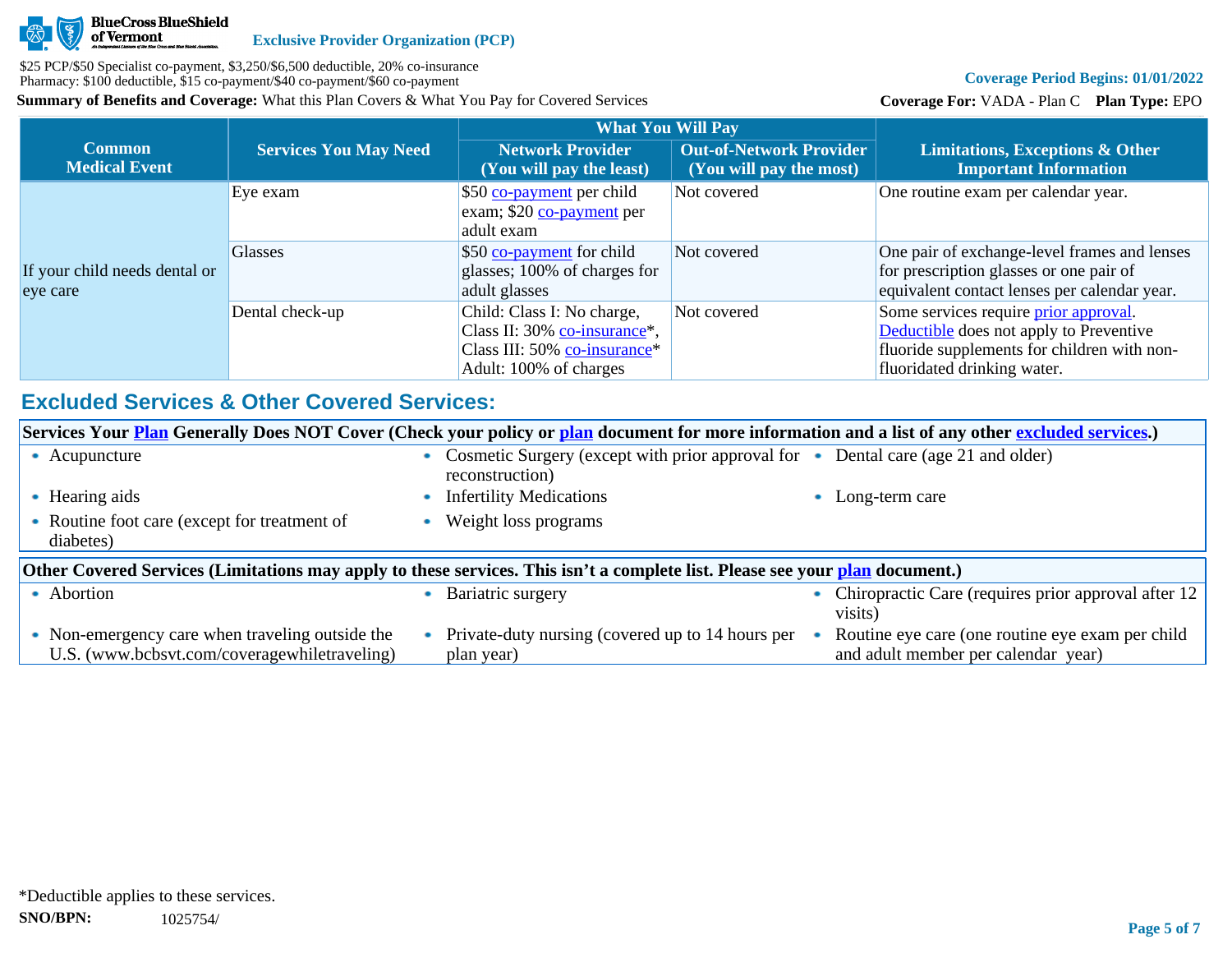

#### **Your Rights to Continue Coverage:**

There are agencies that can help if you want to continue your coverage after it ends. The contact information for those agencies is: Department of Labor's Employee Benefits Security Administration at (866) 444-EBSA (3272) or [www.dol.gov/ebsa/healthreform](http://www.dol.gov/ebsa/healthreform), or the Department of Health and Human Services at (877) 267-2323 x61565 or [www.cciio.cms.gov](http://www.cciio.cms.gov/). You may also contact the [plan](https://www.healthcare.gov/sbc-glossary/#plan) at (800) 247-2583. Other coverage options may be available to you, too, including buying individual insurance coverage through the [Health Insurance](https://www.healthcare.gov/sbc-glossary/#health-insurance) [Marketplace.](https://www.healthcare.gov/sbc-glossary/#marketplace) For more information about the [Marketplace,](https://www.healthcare.gov/sbc-glossary/#marketplace) visit [www.HealthCare.gov](http://www.healthcare.gov/) or call (800) 318-2596.

# **Your Grievance and Appeals Rights:**

There are agencies that can help if you have a complaint against your [plan](https://www.healthcare.gov/sbc-glossary/#plan) for a denial of a [claim.](https://www.healthcare.gov/sbc-glossary/#claim) This complaint is called a [grievance](https://www.healthcare.gov/sbc-glossary/#grievance) or [appeal](https://www.healthcare.gov/sbc-glossary/#appeal). For more information about your rights, look at the explanation of benefits you will receive for that medical [claim](https://www.healthcare.gov/sbc-glossary/#claim). Your [plan](https://www.healthcare.gov/sbc-glossary/#plan) documents also provide complete information on how to submit a [claim](https://www.healthcare.gov/sbc-glossary/#claim), [appeal](https://www.healthcare.gov/sbc-glossary/#appeal), or a [grievance](https://www.healthcare.gov/sbc-glossary/#grievance) for any reason to your [plan.](https://www.healthcare.gov/sbc-glossary/#plan) For more information about your rights, this notice, or assistance, contact: (800) 255-4550.

#### **Does this plan provide Minimum Essential Coverage? Yes.**

[Minimum Essential Coverage](https://www.healthcare.gov/sbc-glossary/#minimum-essential-coverage) generally includes plans, [health insurance](https://www.healthcare.gov/sbc-glossary/#health-insurance) available through the [Marketplace](https://www.healthcare.gov/sbc-glossary/#marketplace) or other individual market policies, Medicare, Medicaid, CHIP, TRICARE, and certain other coverage. If you are eligible for certain types of [Minimum Essential Coverage](https://www.healthcare.gov/sbc-glossary/#minimum-essential-coverage), you may not be eligible for the [premium](https://www.healthcare.gov/sbc-glossary/#premium) tax credit.

#### **Does this plan meet the Minimum Value Standards? Yes.**

If your [plan](https://www.healthcare.gov/sbc-glossary/#plan) doesn't meet the [Minimum Value Standards](https://www.healthcare.gov/sbc-glossary/#minimum-value-standard), you may be eligible for a [premium](https://www.healthcare.gov/sbc-glossary/#premium) tax credit to help you pay for a [plan](https://www.healthcare.gov/sbc-glossary/#plan) through the [Marketplace](https://www.healthcare.gov/sbc-glossary/#marketplace).

*––––––––––––––To see examples of how this plan might cover costs for a sample medical situation, see the next page.–––––––––––*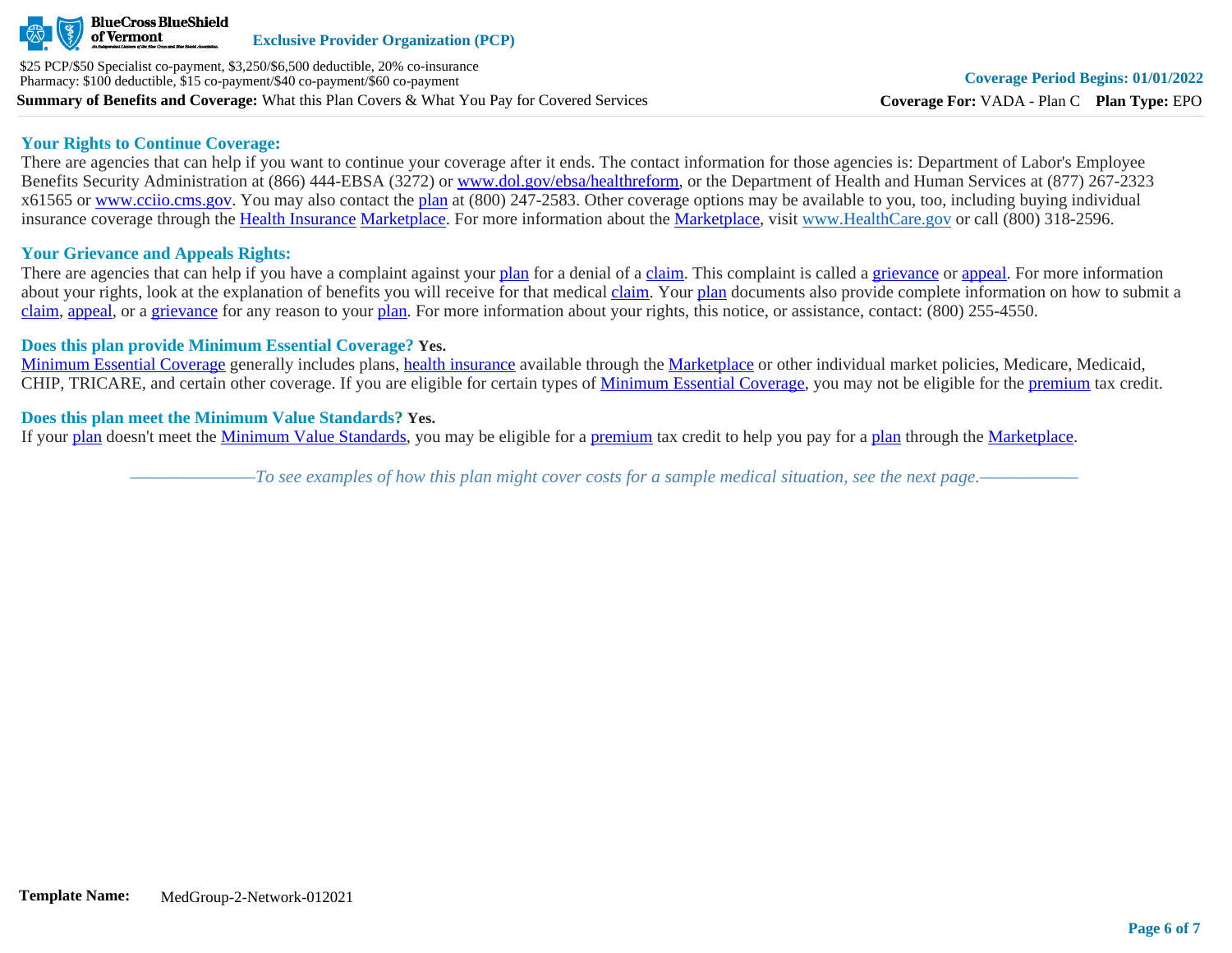

\$25 PCP/\$50 Specialist co-payment, \$3,250/\$6,500 deductible, 20% co-insurance Pharmacy: \$100 deductible, \$15 co-payment/\$40 co-payment/\$60 co-payment

### **Coverage Examples**

45

# **Coverage Period Begins: 01/01/2022**

**Coverage For:** VADA - Plan C **Plan Type:** EPO

Co-insurance \$0 What isn't covered Limits or exclusions  $\sim$  \$0 The total Mia would pay is \$2,280

About these Coverage Examples:

This is not a cost estimator. Treatments shown are just examples of how this [plan](https://www.healthcare.gov/sbc-glossary/#plan) might cover medical care. Your actual costs will be different depending on the actual care you receive, the prices your [providers](https://www.healthcare.gov/sbc-glossary/#provider) charge, and many other factors. Focus on the [cost sharing](https://www.healthcare.gov/sbc-glossary/#cost-sharing) amounts ([deductibles,](https://www.healthcare.gov/sbc-glossary/#deductible) [co-payments](https://www.healthcare.gov/sbc-glossary/#co-payment) and [co-insurance\)](https://www.healthcare.gov/sbc-glossary/#co-insurance) and [excluded services](https://www.healthcare.gov/sbc-glossary/#excluded-services) under the [plan](https://www.healthcare.gov/sbc-glossary/#plan). Use this information to compare the portion of costs you might pay under different health [plans.](https://www.healthcare.gov/sbc-glossary/#plan) Please note these coverage examples are based on self-only coverage.

| Peg is Having a Baby<br>(9 months of in-network pre-natal care and a<br>hospital delivery)                                                                                                                                                                                                                                                                                                       |                               | <b>Managing Joe's type 2 Diabetes</b><br>(a year of routine in-network care of a well-<br>controlled condition)                                                                                                                                                                                                                                               |                               | <b>Mia's Simple Fracture</b><br>(in-network emergency room visit and follow up<br>care)                                                                                                                                                                                                                                                |                               |  |
|--------------------------------------------------------------------------------------------------------------------------------------------------------------------------------------------------------------------------------------------------------------------------------------------------------------------------------------------------------------------------------------------------|-------------------------------|---------------------------------------------------------------------------------------------------------------------------------------------------------------------------------------------------------------------------------------------------------------------------------------------------------------------------------------------------------------|-------------------------------|----------------------------------------------------------------------------------------------------------------------------------------------------------------------------------------------------------------------------------------------------------------------------------------------------------------------------------------|-------------------------------|--|
| The plan's overall deductible<br>Specialist co-payment<br>Hospital (facility) co-insurance<br>Other co-insurance<br>This EXAMPLE event includes services like:<br>Specialist office visits (prenatal care)<br><b>Childbirth/Delivery Professional Services</b><br><b>Childbirth/Delivery Facility Services</b><br>Diagnostic tests (ultrasounds and blood work)<br>Specialist visit (anesthesia) | \$3,250<br>\$50<br>20%<br>20% | The plan's overall deductible<br>Specialist co-payment<br>Hospital (facility) co-insurance<br>Other co-insurance<br>$\blacksquare$<br>This EXAMPLE event includes services like:<br>Primary care physician office visits (including disease<br>education)<br>Diagnostic tests (blood work)<br>Prescription drugs<br>Durable medical equipment (glucose meter) | \$3,250<br>\$50<br>20%<br>20% | The plan's overall deductible<br>Specialist co-payment<br>Hospital (facility) co-insurance<br>Other co-insurance<br>This EXAMPLE event includes services like:<br>Emergency room care (including medical<br>supplies)<br>Diagnostic test (x-ray)<br>Durable medical equipment (crutches)<br>Rehabilitation services (physical therapy) | \$3,250<br>\$50<br>20%<br>20% |  |
| <b>Total Example Cost</b>                                                                                                                                                                                                                                                                                                                                                                        | \$12,700                      | <b>Total Example Cost</b>                                                                                                                                                                                                                                                                                                                                     | \$5,600                       | <b>Total Example Cost</b>                                                                                                                                                                                                                                                                                                              | \$2,800                       |  |
| In this example, Peg would pay:                                                                                                                                                                                                                                                                                                                                                                  |                               | In this example, Joe would pay:                                                                                                                                                                                                                                                                                                                               |                               | In this example, Mia would pay:                                                                                                                                                                                                                                                                                                        |                               |  |
| Cost Sharing                                                                                                                                                                                                                                                                                                                                                                                     |                               | Cost Sharing                                                                                                                                                                                                                                                                                                                                                  |                               | <b>Cost Sharing</b>                                                                                                                                                                                                                                                                                                                    |                               |  |
| Deductibles*                                                                                                                                                                                                                                                                                                                                                                                     | \$3,260                       | <b>Deductibles</b>                                                                                                                                                                                                                                                                                                                                            | \$1,010                       | <b>Deductibles</b>                                                                                                                                                                                                                                                                                                                     | \$1,930                       |  |
| Co-payments                                                                                                                                                                                                                                                                                                                                                                                      | \$0                           | Co-payments                                                                                                                                                                                                                                                                                                                                                   | \$960                         | Co-payments                                                                                                                                                                                                                                                                                                                            | \$350                         |  |

| The plan would be responsible for the other costs of these EXAMPLE covered services. |  |  |  |  |  |  |
|--------------------------------------------------------------------------------------|--|--|--|--|--|--|

The prescription drug [out-of-pocket limit](https://www.healthcare.gov/sbc-glossary/#out-of-pocket-limit) might not be included in the above Coverage Examples.

Co-insurance \$0 What isn't covered Limits or exclusions  $$20$ The total Joe would pay is \$1,990

\*Note: This plan has other deductibles for specific services included in the coverage example. See "Are there other deductible for specific services?" row above.

Co-insurance \$1,860 What isn't covered Limits or exclusions the study of the study study study study study study study study study study study study study study study study study study study study study study study study study study study study study study stud The total Peg would pay is  $$5,170$ 

**Custom Summary Name:** BCBS-EPOPCP-3250-5550-20%-STK-25-50-x-x-x-x-ACA-LARG (MD39270)\_BCBS-Rx-100-1400-x-15-40-60-3-x-P(RX43653)\_Coverage-012021- 12312021(C39162)\_NPF(RD39161) National Performance Formulary CY 1025754